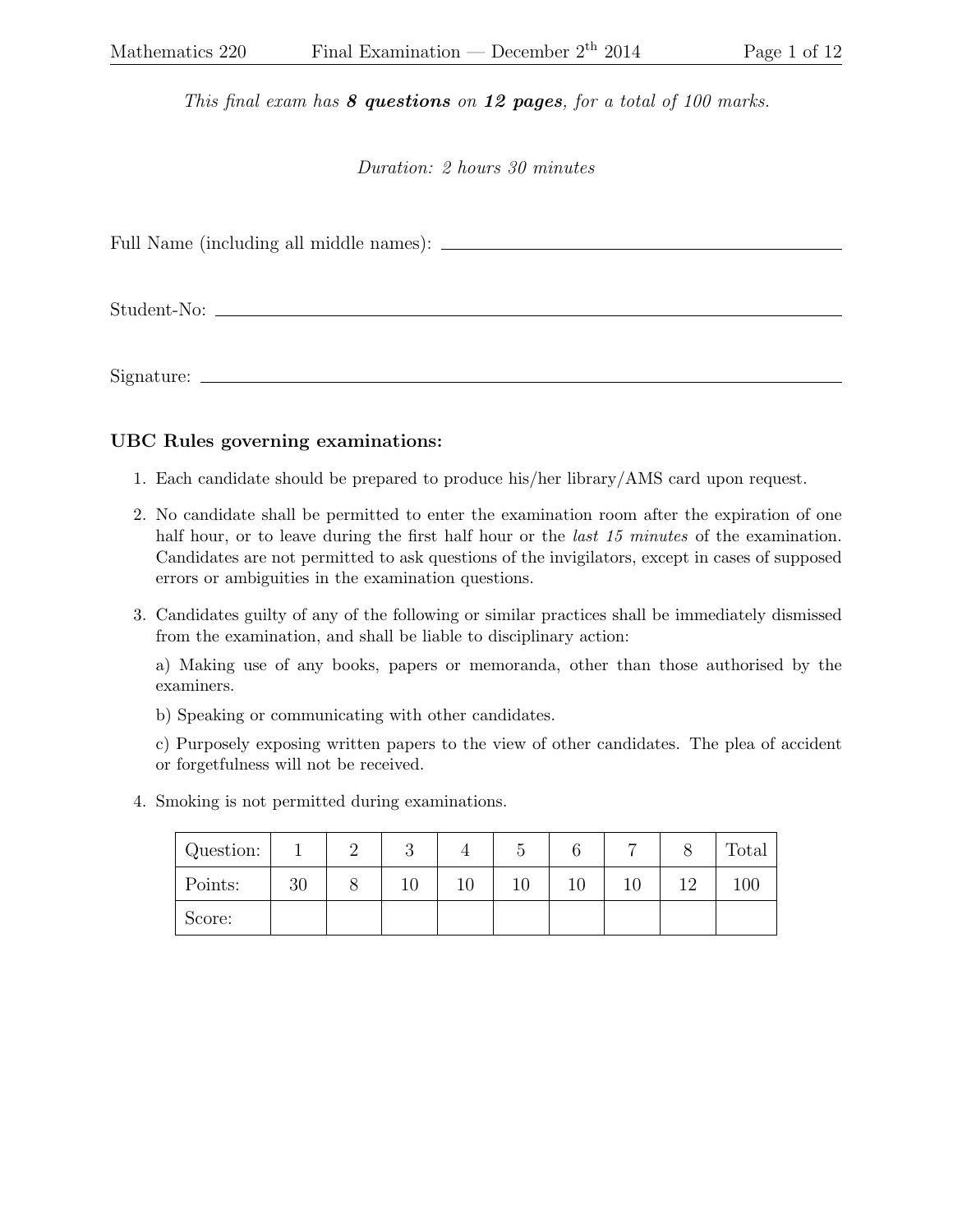## Please read the following points carefully before starting to write.

- Read all the questions carefully before starting to work.
- You should give complete arguments and explanations for all your answers and calculations; answers without justifications will not be marked.
- Continue on the back of the previous page if you run out of space.
- Attempt to answer all questions for partial credit.
- This is a closed-book examination. None of the following are allowed: documents, cheat sheets or electronic devices of any kind (including calculators, cell phones, etc.)
- You may not leave during the first 30 minutes or final 15 minutes of the exam.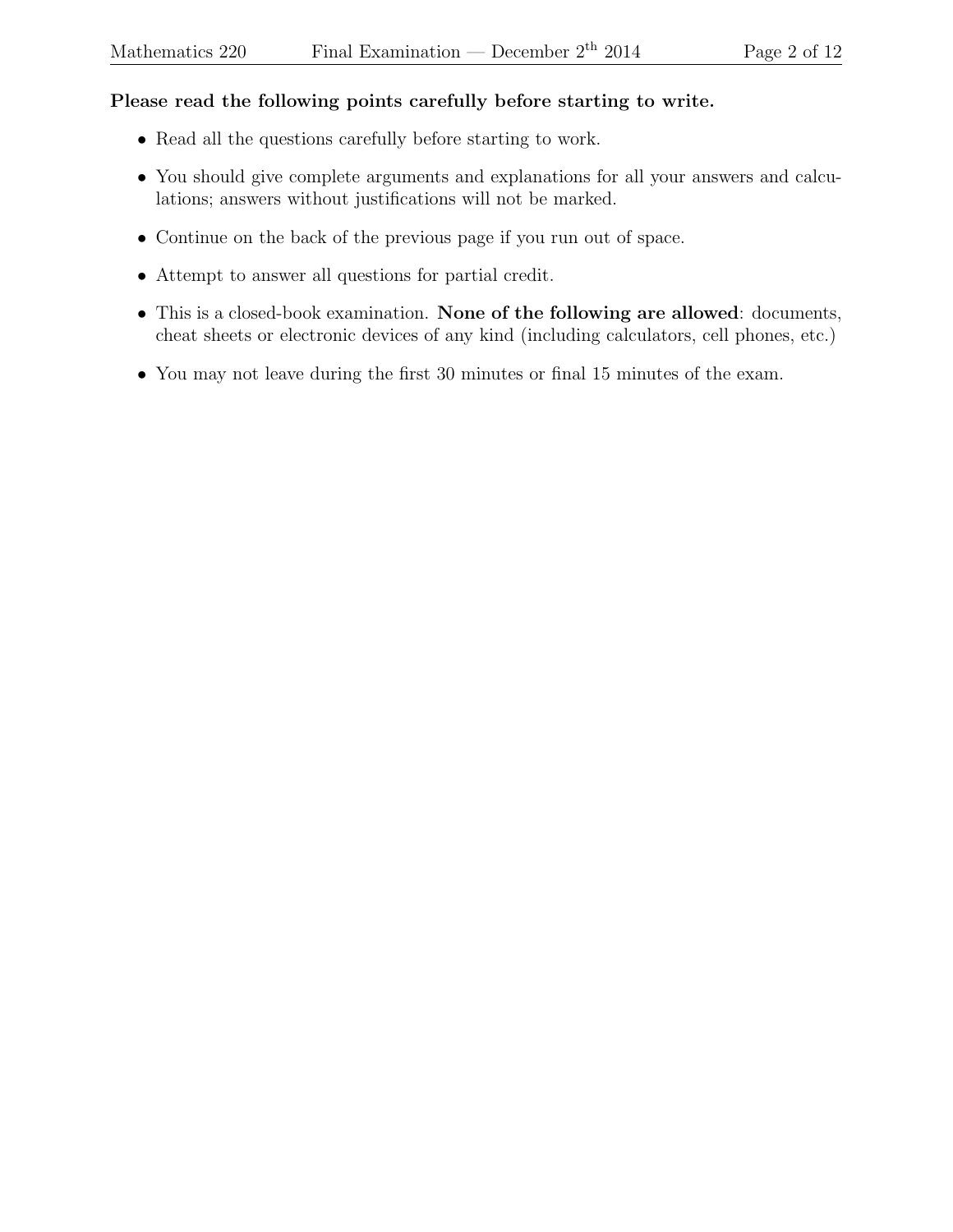- 30 marks 1. Determine whether the following statements are true or false Put True or False in the boxes. Justify your answers (Just writing "True" or "False" is not sufficient).
	- (a)  $\forall n \in \mathbb{N}, n^2 + 3n + 8$  is even.

(b) There are only finitely many denumerable subsets of N .

(c) If the sequence  $a_n \to +\infty$  as  $n \to \infty$ , then the series  $\sum_{n=1}^{\infty}$  $n=1$ 1  $a_n$ converges.

(d) For every two sets A and B, if  $A \subset B$  (proper subset), then  $|A| < |B|$ .

(e) For every two irrational numbers a and b, we have that  $a^b$  is also irrational.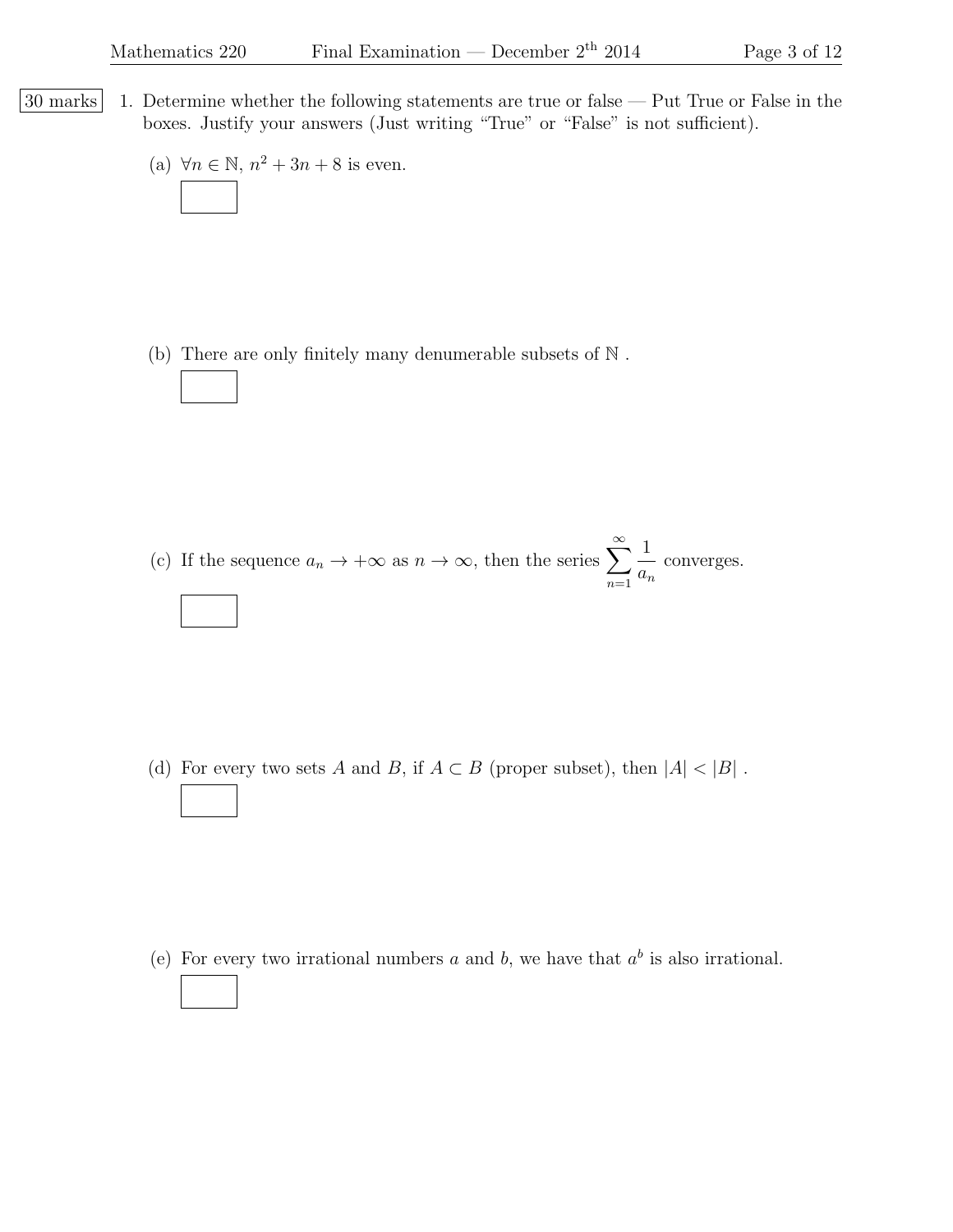(f) For every two disjoint sets A and B, we have that  $\mathcal{P}(A \cup B) = \mathcal{P}(A) \cup \mathcal{P}(B)$ . (P stands for power set)

(g) Let A and B be nonempty sets and let  $f : A \to B$  be a function. If  $D \subseteq B$ , then  $f(f^{-1}(D)) = D.$ 

(h) Given a nonempty set A and a function  $f: A \to A$ , if f is an equivalence relation on  $A$  then it is the identity function on  $A$ .

(i) Let  $0 \le a_n \le b_n$  for all natural numbers n. If the sequence  $\{b_n\}$  converges, then the sequence  $\{a_n\}$  converges.

(j) A sequence  ${a_n}$  is said to diverge if  $\forall L \in \mathbb{R}$ ,  $\exists \epsilon > 0$  s.t.  $\exists N \in \mathbb{N}$ ,  $\exists n > N, |a_n - L| \ge \epsilon$ .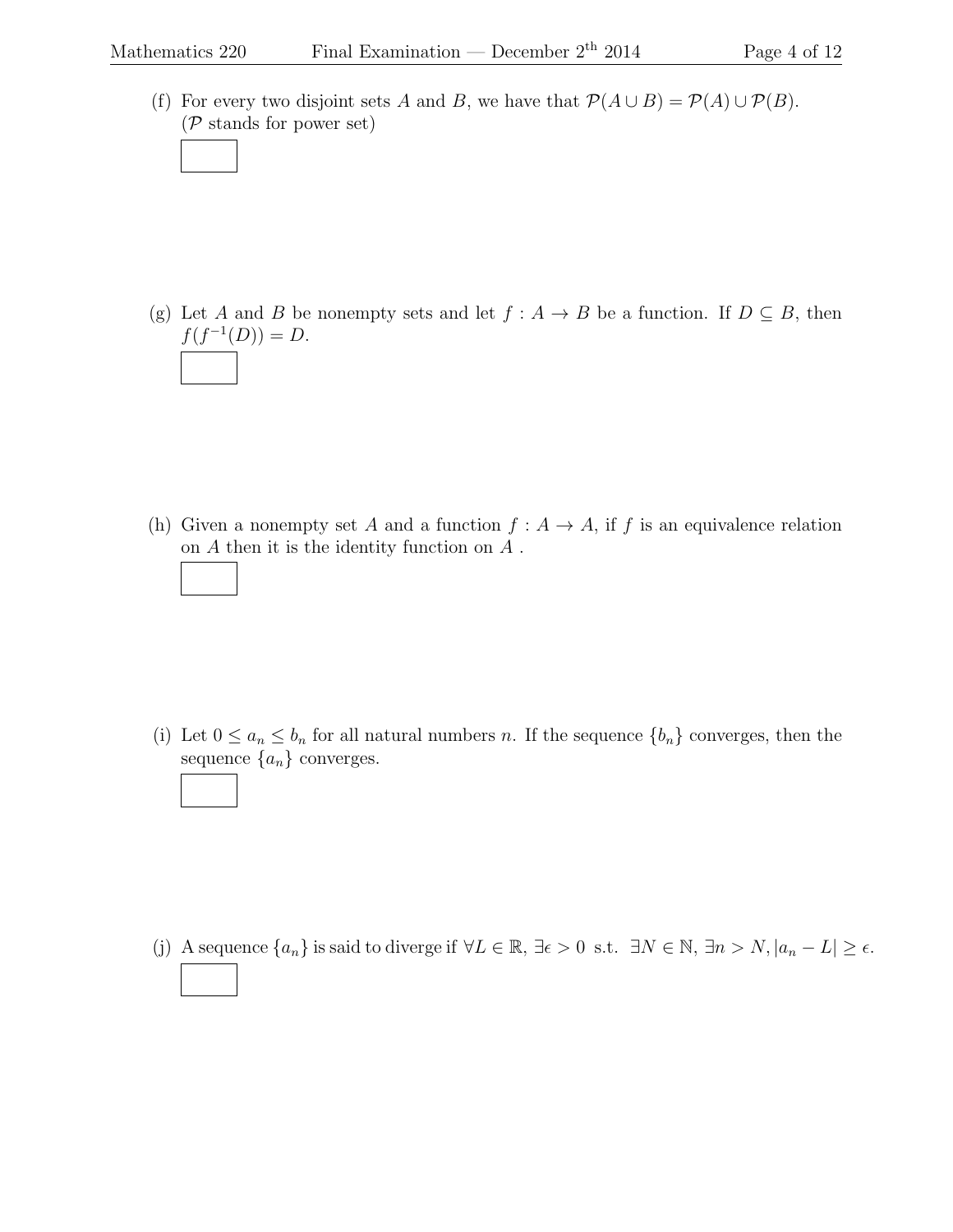- 8 marks 2. (a) Let  $f : A \to B$  be a surjection and let  $D_1, D_2 \subseteq B$ . Show that if  $f^{-1}(D_1) \subseteq f^{-1}(D_2)$ then  $D_1 \subseteq D_2$ .
	- (b) Construct an example that shows the above is not true when  $f$  is not a surjection.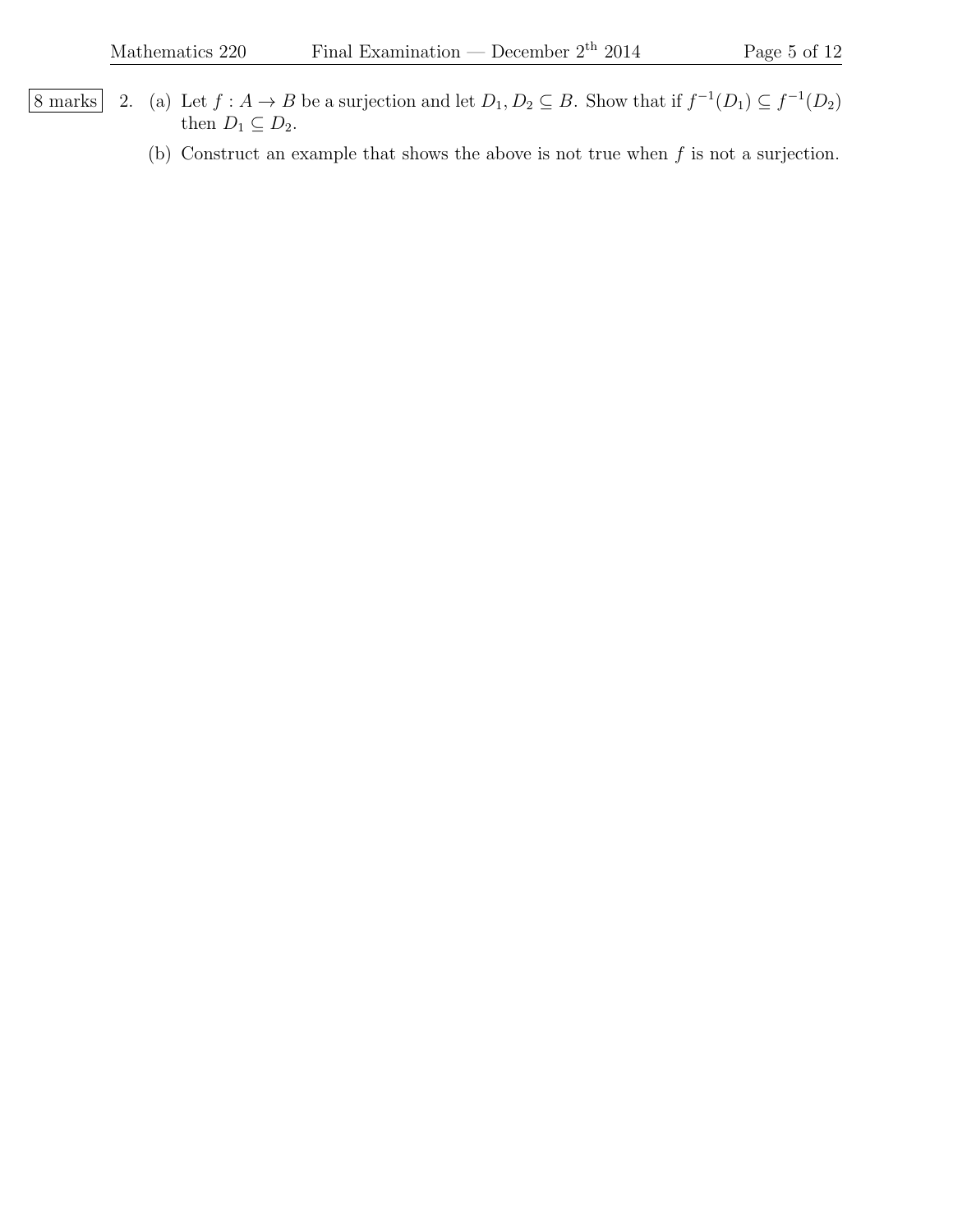10 marks 3. Let  $x \in [3, +\infty)$ , use induction to prove that for all natural numbers n, we have

$$
\frac{(n+2)(n+1)n}{6}x^3 \le (1+x)^{n+2}
$$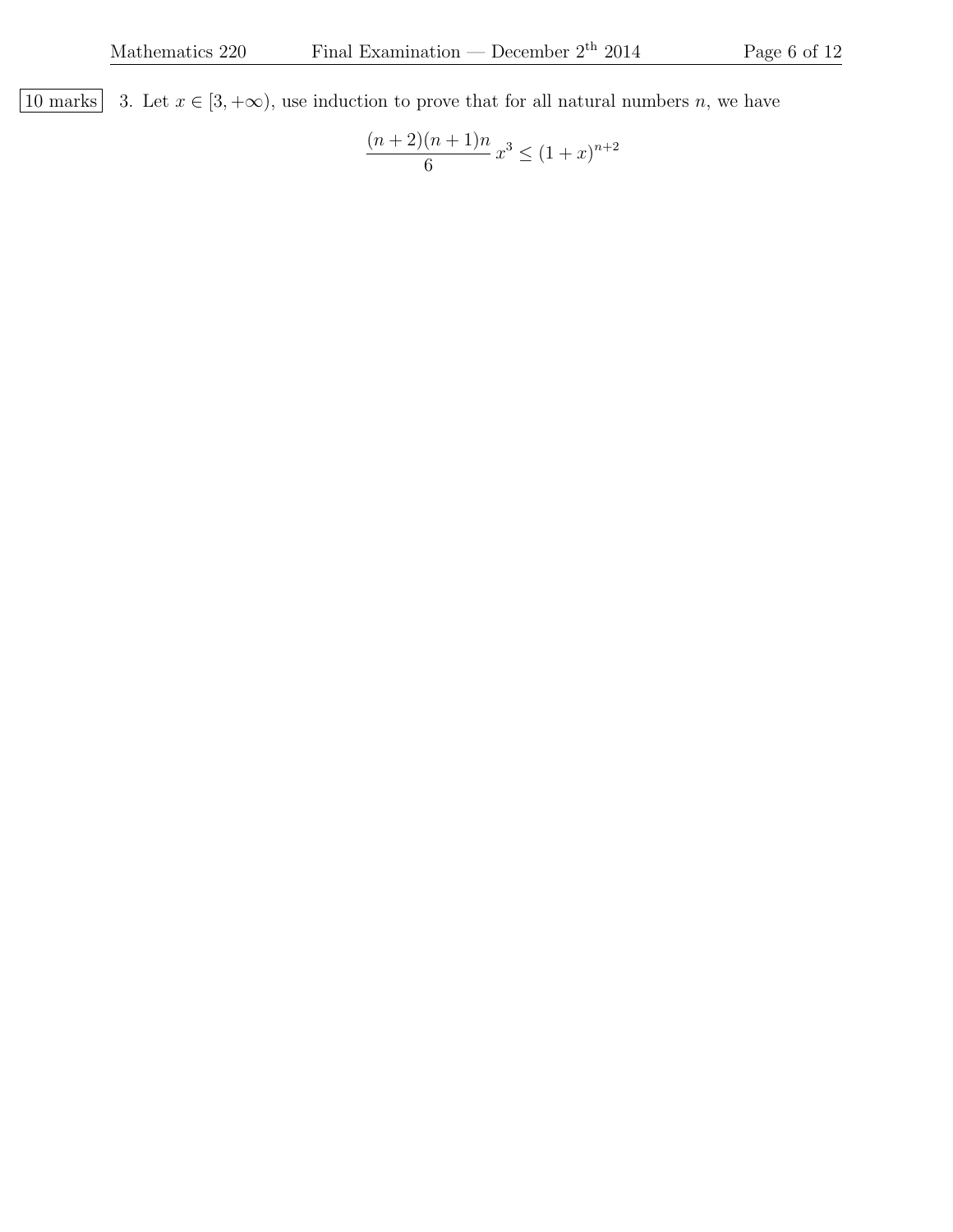10 marks 4. A relation R is defined on **Z** by a R b if  $7a^2 \equiv 2b^2 \pmod{5}$ . Prove that R is an equivalence relation. Determine the distinct equivalence classes [0] and [1], simplify your answer as much as possible.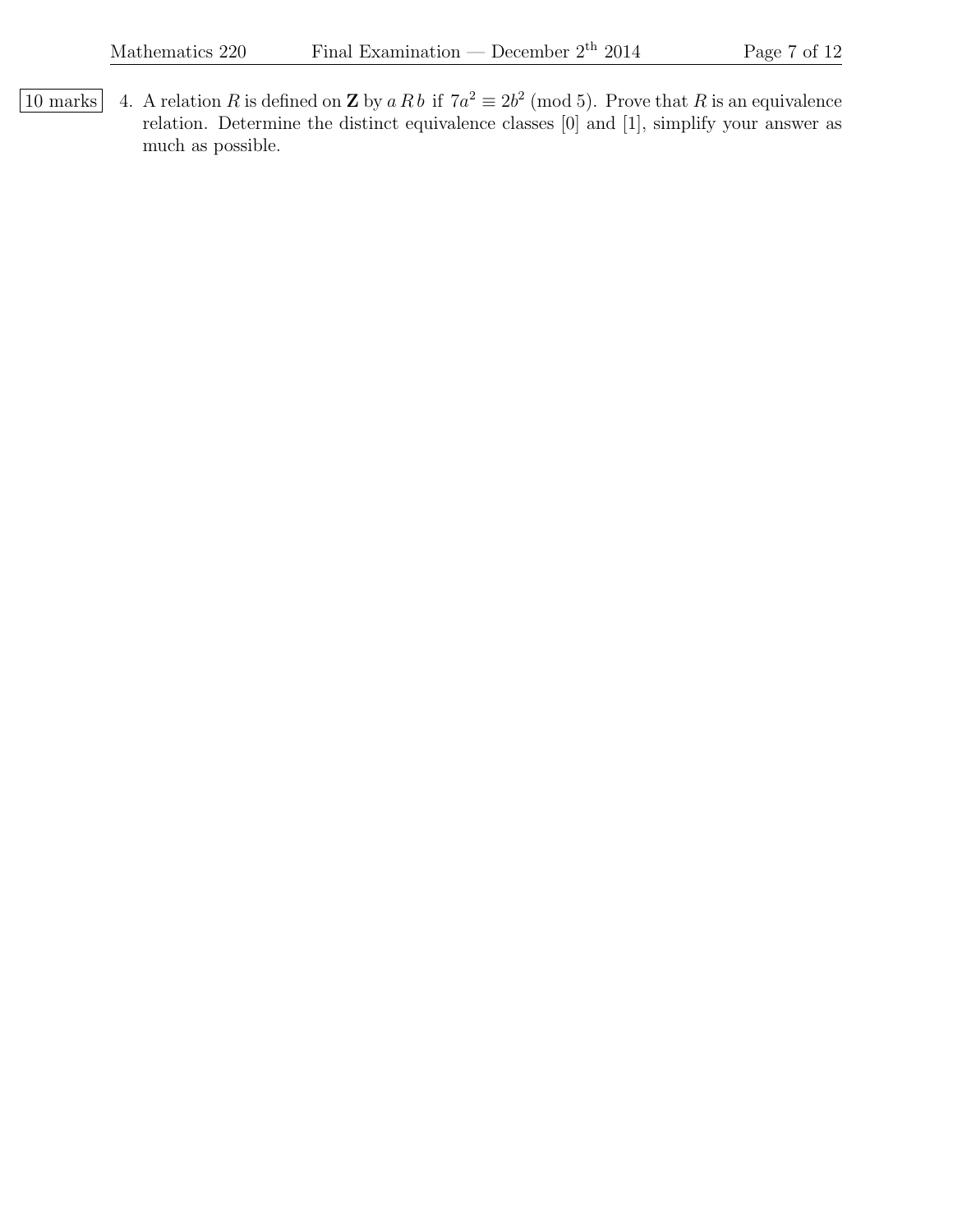10 marks 5. Let  $f : \mathbf{R} \to \mathbf{R}$  be a function which is defined by  $f(x) = \frac{2x}{1+x}$  $\frac{2x}{1+x^2}$ . Show that  $f(\mathbf{R}) = [-1, 1]$ .

Hint — prove that  $f(\mathbf{R}) \subseteq [-1,1]$  and  $[-1,1] \subseteq f(\mathbf{R})$  .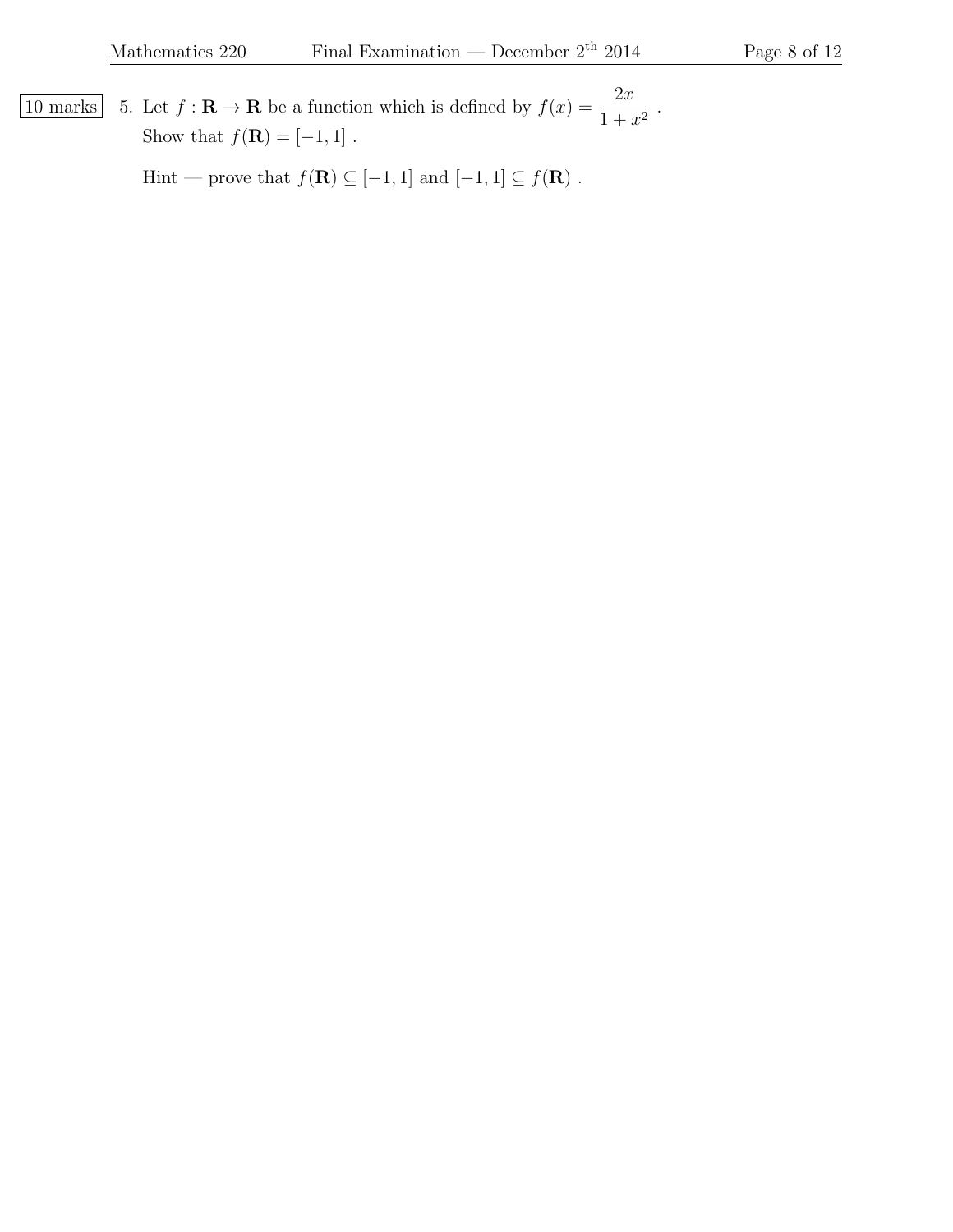10 marks 6. Assume that A, B and C are three nonempty sets such that  $A ∩ C = ∅$  and  $B ∩ C = ∅$ . Prove that if  $|A|=|B|$  then  $|A\cup C|=|B\cup C|$  .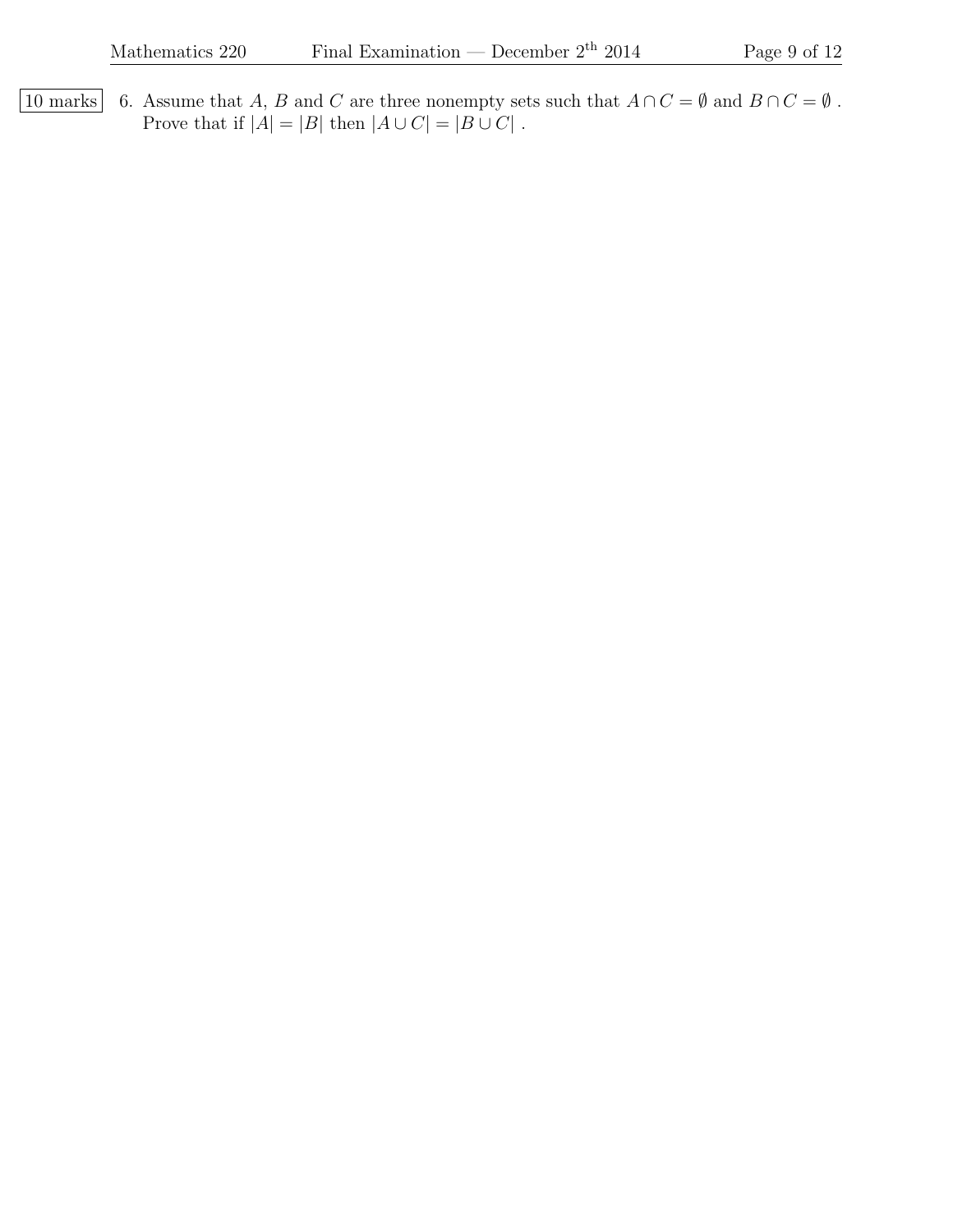$\overline{10 \text{ marks}}$  7. Prove that  $\frac{n+2}{2}$  $2n^2 + 3n$  $\rightarrow 0$  as  $n \rightarrow \infty$ , by using the definition of the limit for a sequence.

> Hint — you have to use the  $(\epsilon - N)$  definition of the limit in your proof, no marks will be given if you use limit laws.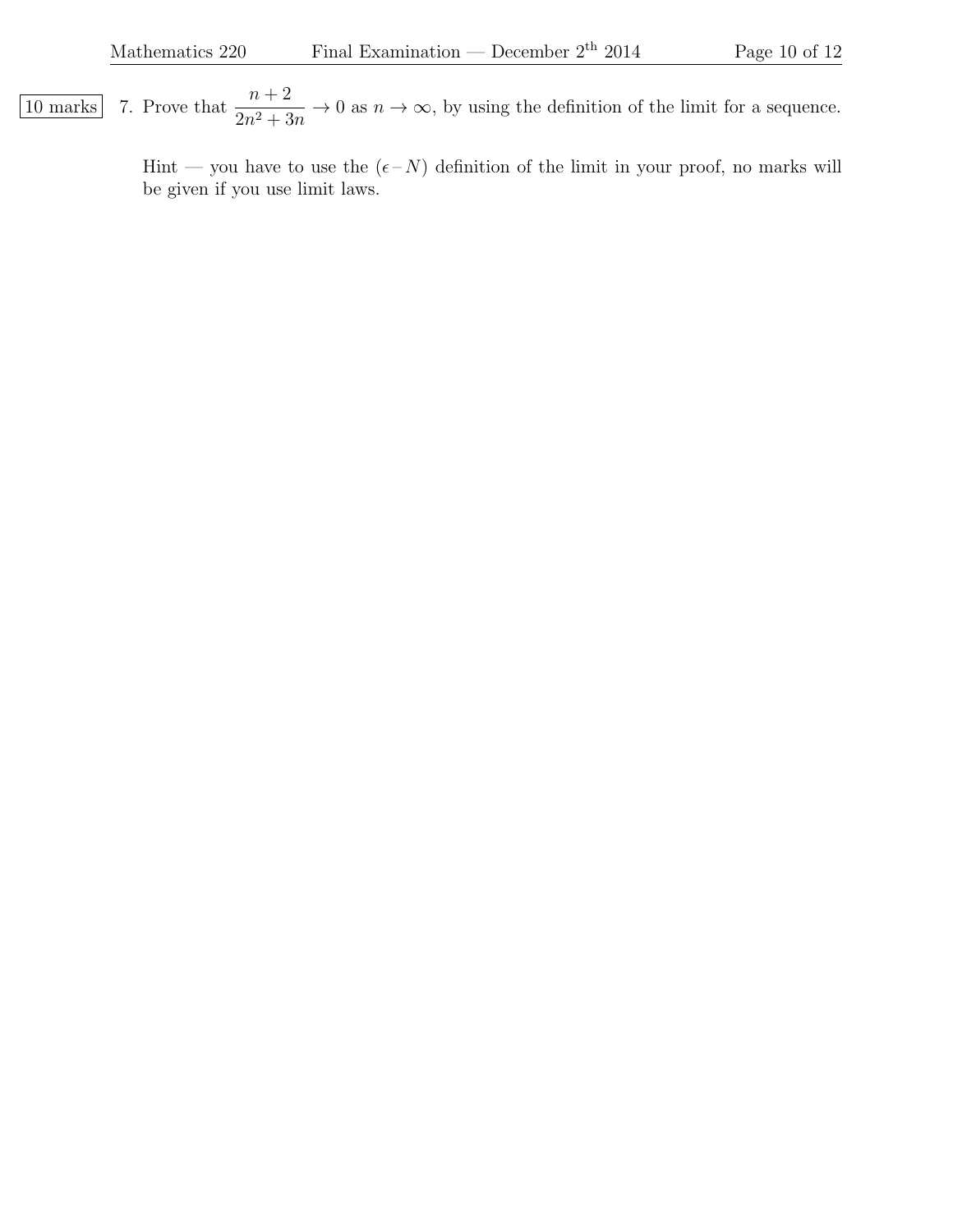|12 marks| 8. (a) Mark each sequence Convergent or Divergent in the box. Calculate the limit if convergent (you can use the limit laws). Justify your answer.

(i) 
$$
\left\{\frac{2n^2 - n + 1}{5n^2 + 1}\right\}_{n \in \mathbb{N}}
$$

(ii) 
$$
\left\{\sqrt{n^2 + n} - n\right\}_{n \in \mathbb{N}}
$$

(b) Mark each series Convergent or Divergent. Calculate the sum if convergent. Justify your answer.

(i) 
$$
\sum_{n=1}^{\infty} \frac{n+2}{(n+1)^2}
$$

(ii) 
$$
\sum_{n=2}^{\infty} \left( \frac{1}{n(n+1)} - \left( \frac{1}{2} \right)^n \right)
$$

Hint —be careful, this sum starts at  $n = 2$ .